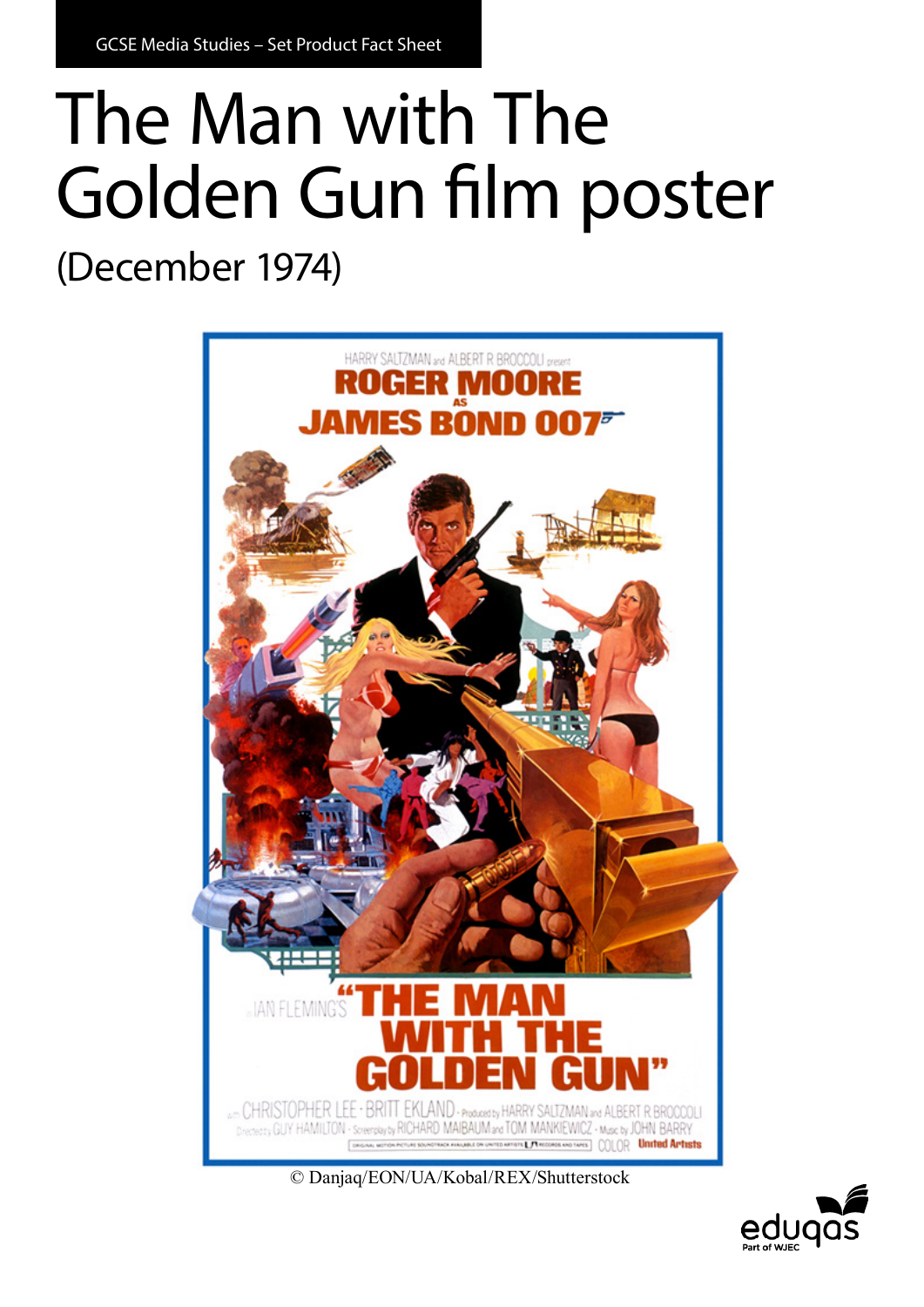# The Man with The Golden Gun film poster

### (December 1974)

Component 1: Exploring the Media

Focus areas: Media language Representation Media contexts

#### PRODUCT CONTEXT

- *The Man with the Golden Gun* is a James Bond film released on 19 December 1974, starring Roger Moore as 007. This was only Moore's second appearance as the fictional MI6 agent.
- Based on a book of the same name, written by Ian Fleming, the film was produced by the British company Eon (Everything or Nothing) Productions and distributed by United Artists. The film was created with an estimated \$7 million budget and grossed over \$97 million at the world wide box office.
- To reflect the popularity of the Martial Arts film genre, with the rise of stars such as Bruce Lee and Jackie Chan, there were several Kung Fu scenes and the film was filmed predominantly in Asia, having being shot in Hong Kong, Thailand and Macau.
- The artwork for poster itself was produced by artist and illustrator Robert McGinnis.

#### PART 1: STARTING POINTS – Media language

Historical Context:

Prior to the 1990s, illustrations were much more commonly used on film posters due to the limited **technology** that was available.

The film was set in the middle of the 1973 energy crisis, when the oil producing Arab nations proclaimed an oil embargo causing an oil crisis which had both short and long-term effects across on **politics and the economy** across the globe. This is hinted at through the poster's

iconography of the power plant in the lower left corner and the energy beam directed at Bond.

Consider the codes and conventions of media language and how elements of media language influence meaning:

- Typically, film posters are very **visual** and rely on **images** and limited text to promote the film. The images need to give the audience an idea of the film **genre** and hint at the **narrative** – here, rather than just one dominant image, there is so much going on that the reader is expected to work through the images to understand the film's plot.
- The **central image** is a **mid-shot** of James Bond, smartly dressed holding a gun across his body. The dominance of his image suggests he is the film's **protagonist** and so probably a 'good guy'. According to Vladimir **Propp's** theory, he would be considered the **'hero'**.
- Bond's **attire** connotes business and professionalism and the gun, an iconic part of Bond's 'uniform', **signifies** danger and action.
- Bond is **looking directly at the audience**, seemingly making eye contact. The intensity of his stare and the lack of a smile could **connote** how seriously he expects to be taken and that he appears calm despite the chaos surrounding him. This informs the audience of one of his great strengths, his ability to keep his composure in any situation.
- A common convention for film posters is to have the **actor's name**(s) placed prominently as another way to entice the **audience**. Roger Moore had become a household name after starring in the well-known TV series *The Saint* and playing Bond in the previous film, *Live and Let Die*, so his name is placed directly above Bond's image to reinforce the link.
- The **title** of the film appears with the name of the author who wrote the books (on which the films are based) at the bottom of the poster. The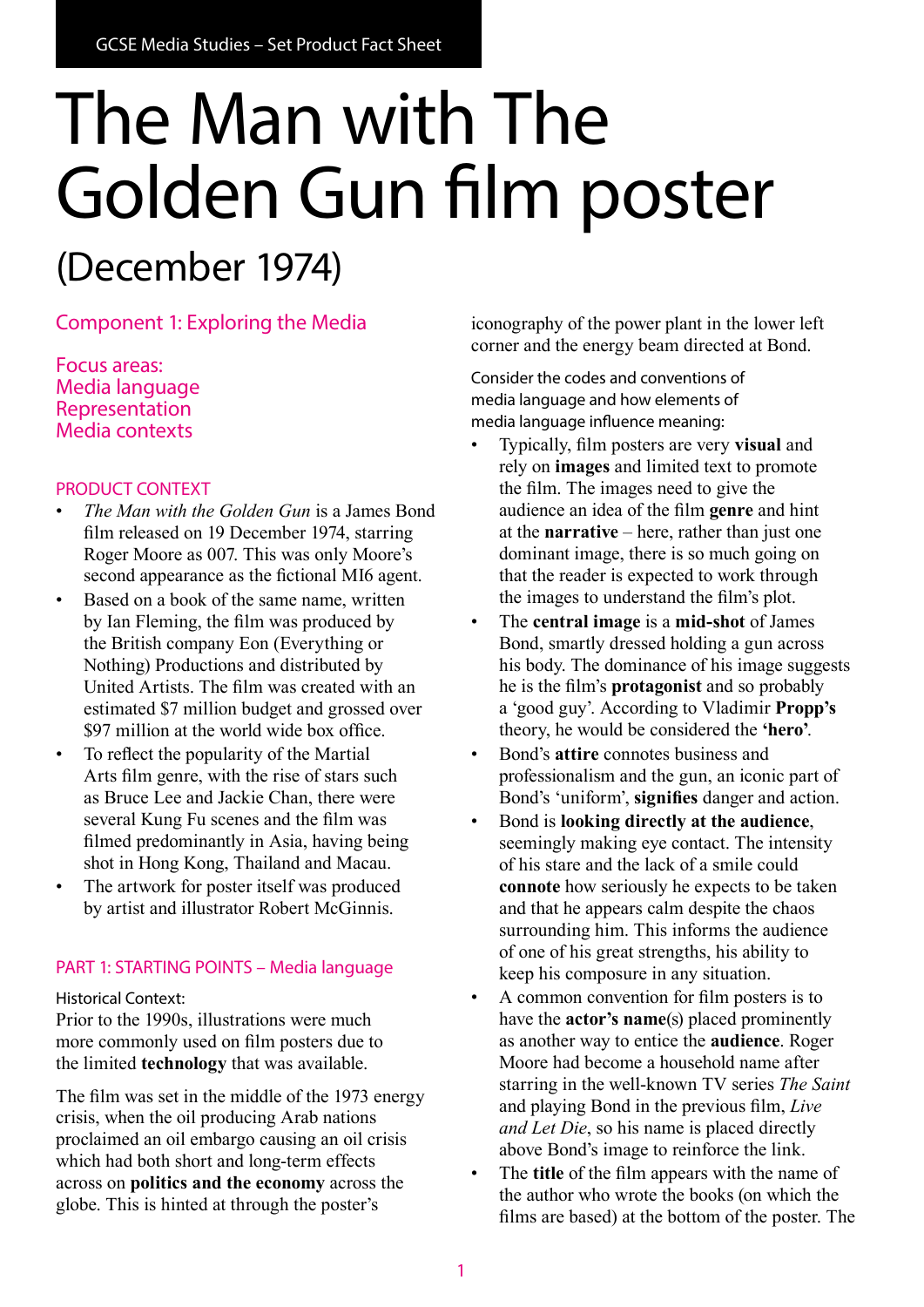**credit block**, detailing **industry information** such as other star's names, directors and producers, is much smaller and tucked away so as not to divert the audience away from the main image or the rest of the poster.

#### Consider narrative:

- At the bottom of the frame, in the foreground, is an extreme close up of a golden gun. It is pointed right at Bond and someone is loading it with a bullet engraved with his name so the reader can interpret this as an attempted assignation on the protagonist.
	- » The **colour** of the gun **connotes** wealth and status and the fact we can only see the hand of the shooter creates intrigue and what Roland Barthes would term an **enigma** code for the audience, as we want to find out who is trying to kill Bond.
	- » Also, continuing **Propp's** character theory, we would consider this person to be the '**villain**'.
- Surrounding Bond are even more enemies and people trying to kill him. These images, combined with the images of destruction and explosions, are **codes that signify** to the audience this is from the action/thriller **genre**.
- As is **typical** of Bond films, the protagonist is flanked by **females** wearing very few clothes:
	- » Two of these women are highly **sexualised**: bikini-clad, slim with perfect hour glass figure and long flowing hair.
	- » **Body language**: one appears to be looking at the golden gun assassin whilst pointing at Bond whilst the other seems to be putting her arm out in front of him, seemingly protecting him. Barthes might argue that this is another enigma code, suggesting to the audience that Bond has female allies and enemies, yet all look the same making it hard for him to distinguish between them.

#### PART 2: STARTING POINTS – Representation

#### Social and Cultural Contexts:

At the start of the 20th century, many film depictions of minority ethnic groups supported the dominant **stereotypes** of the time: to be pitied, to be laughed at, the exotic and/or dangerous. While society was progressing towards racial equality by the 1970s, some of these stereotypes were still in evidence in mainstream films. In addition, it is interesting to consider this poster in the context of the move towards gender equality and

increased women's rights in the 1960s and 70s.

Consider the representation of gender and ethnicity:

- At this time, Bond was already **iconic**. He was the nation's favourite secret agent; charming, suave, good looking and, most importantly, always caught the 'bad guys'. This **representation of masculinity** told audiences that this was what a man had to be at the time  $$ intelligent, strong and prepared to put yourself in dangerous situations. If you were all of those things, you would be successful, gain respect and women would want you. The assumption then is that men should also be heterosexual.
- Two of the three **females** on the poster are wearing bikinis which show off their slim bodies. Both are heavily made up and wear earrings and bracelets as accessories to the 'outfit'. The two women also have long flowing hair.
	- » A feminist theoretical perspective would argue that this **sexualised representation** of women suggests that they are little more than bodies to be looked at.
- Another female, however, is dressed in a karate uniform and is shown in a martial arts pose, and appears to go against this **stereotype**. She too has flowing hair but this time it is much darker and her skin tone suggests she is from a different ethnic group to the other females. This goes some way to explaining why she seems not to support the dominant sexualised stereotype portrayed by the other females; she is seen as exotic, different, the 'other'.

#### Consider the representation of issues and events:

• Interestingly, one of the main themes in this Bond film was an actual world event – the 1973 **global energy crisis**. With the embargo on oil, countries were considering alternative power sources and this is portrayed through the **iconography** of the power plant and the related explosions. By including this theme, the producers are encouraging audiences to consider what might happen if oil really did run out and predict what the outcomes would be for society.

Possible areas for further investigation:

- Consider ideas about **encoding** and **decoding** texts (could reference theorists e.g. Stuart Hall). The producers have encoded certain ideas into this text but it depends on the viewer's own social and cultural context how this image is decoded:
	- » **For example**, the depiction of a female